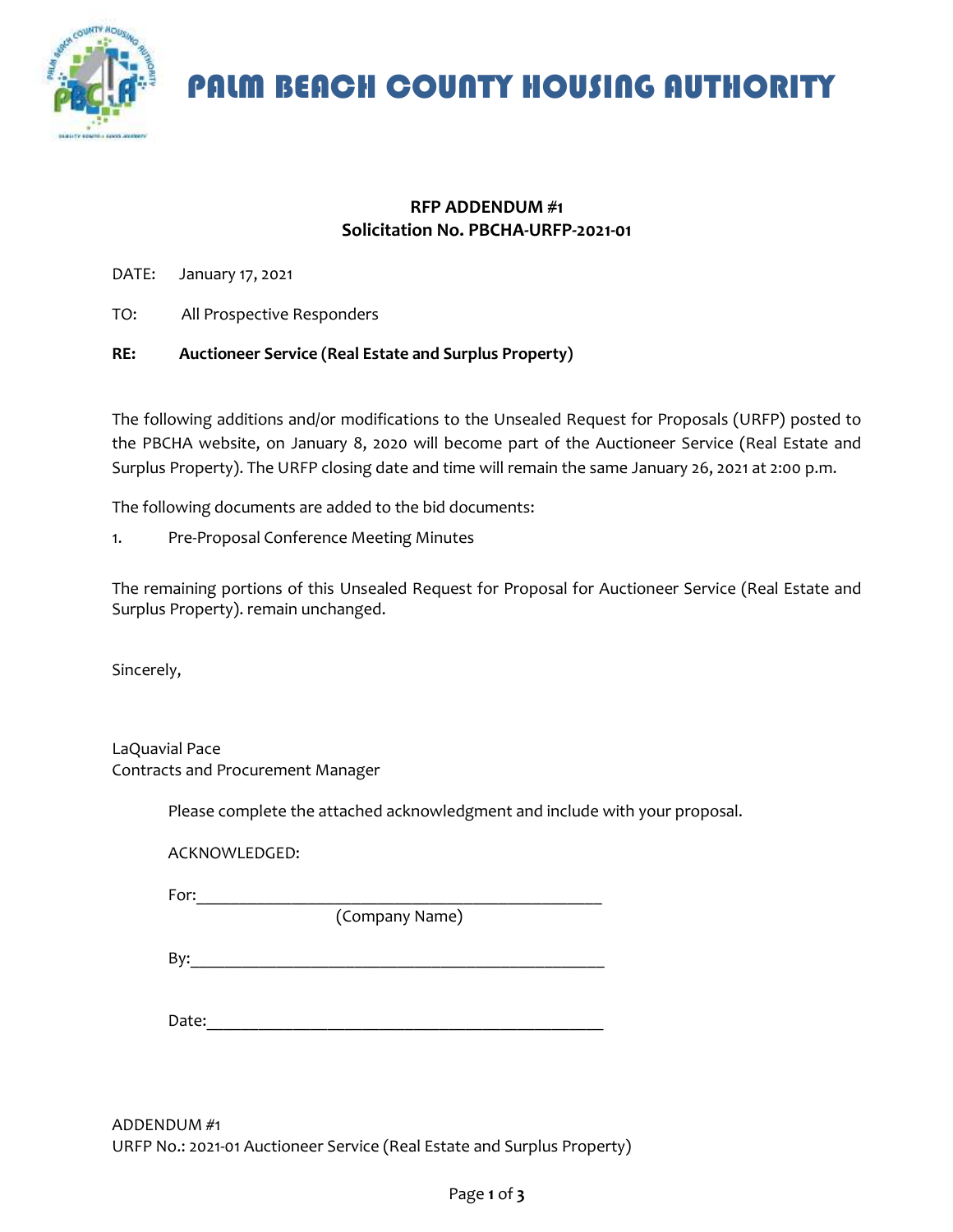PALM BEACH COUNTY HOUSING AUTHORITY



## **PRE-PROPOSAL CONFERENCE MEETING MINUTES**

1. The pre-proposal conference was held on Tuesday, January 12<sup>th</sup> at 10:00 a.m., virtual via Microsoft Teams. Items discussed contract type; It is a one-year contract. This contract will last for 1-year from date of award with a two (2) optional one (1) year renewals at PBCHA approval.

2. A brief overview of the of the statement of need for Real Estate and Surplus Property was given to provide clear and concise understanding of PBCHA need.

3. All question pertain to this solicitation must be in writing and emailed directly to LaQuavial Pace at [lpac@pbchafl.org](mailto:lpac@pbchafl.org) . You should not direct any questions to PBCHA Board of Commissioner, Tammy McDonald, or any of PBCHA Staff.

4. Respondents are required to submit (5) bound copies and (1) original copy of your proposal.

5. Section 3 forms are to be completed fully, initialed and signed.

6. Section 3 and Minority Business participation. It is important to our Board, so I real want you to pay attention to that section. They may be somebody that we can bring on and mentor along the way. Let us get creative and think outside the box.

7. Evaluation Criteria. Address all evaluation criteria set forth in this solicitation package. Proposal shall be concise but comprehensive enough to convey the required experience and capabilities. Please be clear and concise when responding.

8. Debarment. Palm Beach County Housing Authority will perform a debarment search on the HUD Limited Denial of Participation and Voluntary Abstention List and the System for Award Management website to ensure your firm is in good standing.

9. Question Period. Question are to be submitted before Tuesday, January 19, 2021, (5) days before the submittal deadline. The timeline for proposal submission will not be extended atomically by asking a question.